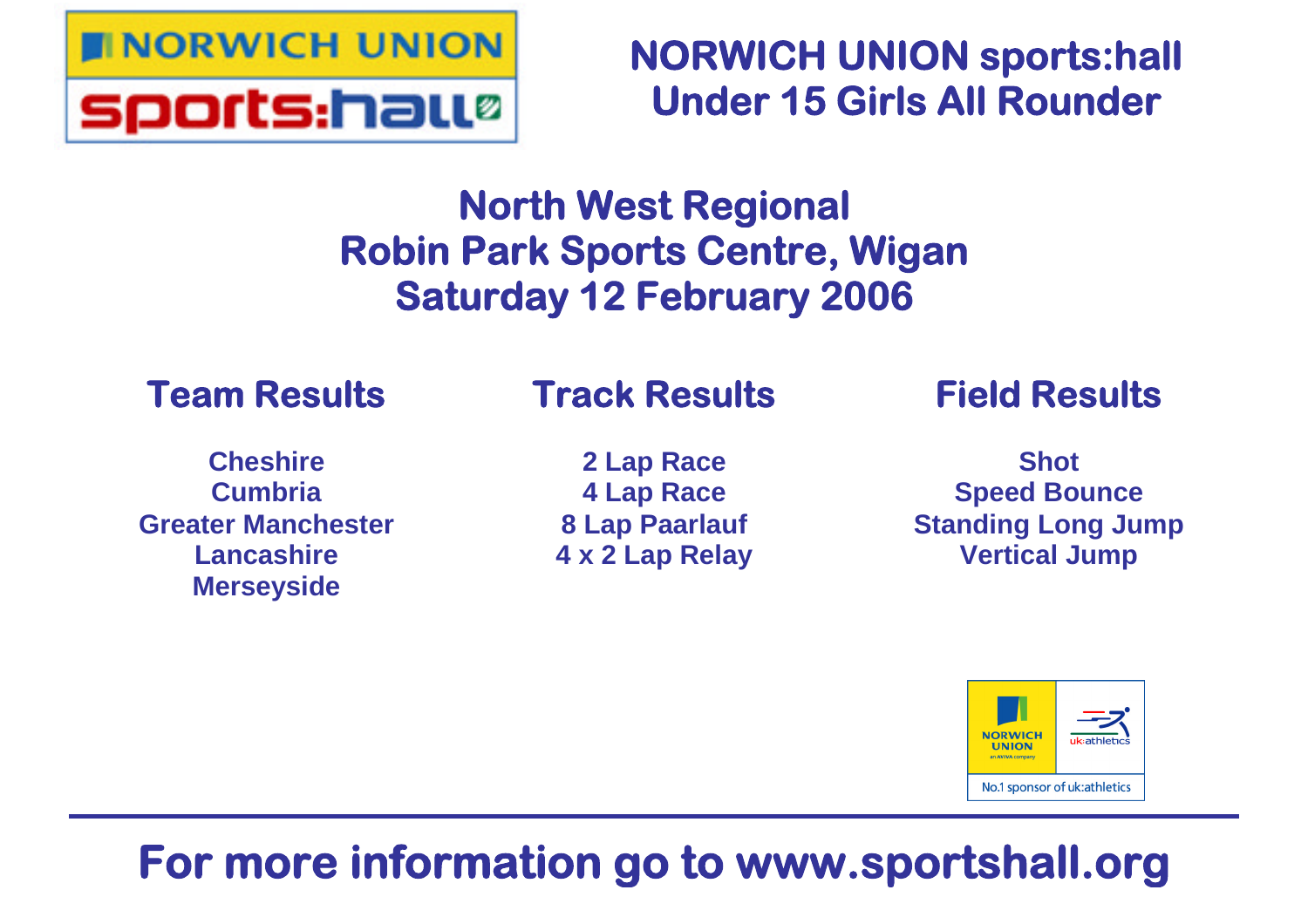### **Competition Results**

**Competition: Date**<br>**Robin Park Sports Centre, Wigan** 12 Feb 2006<br>**Robin Park Sports Centre, Wigan** 12 Feb 2006 NUS-North West Regional Under 15 Girls

| Ranking | Team                      | <b>Score</b> | <b>Individual</b> | P8 | 4x2 |
|---------|---------------------------|--------------|-------------------|----|-----|
|         | Lancashire                | 634          | 524               | 60 | 50  |
| 2       | Merseyside                | 612          | 502               | 40 | 70  |
|         | <b>Greater Manchester</b> | 583          | 473               | 70 | 40  |
| 4       | Cheshire                  | 574          | 464               | 50 | 60  |
| 5       | Cumbria                   | 290          | 260               | 30 |     |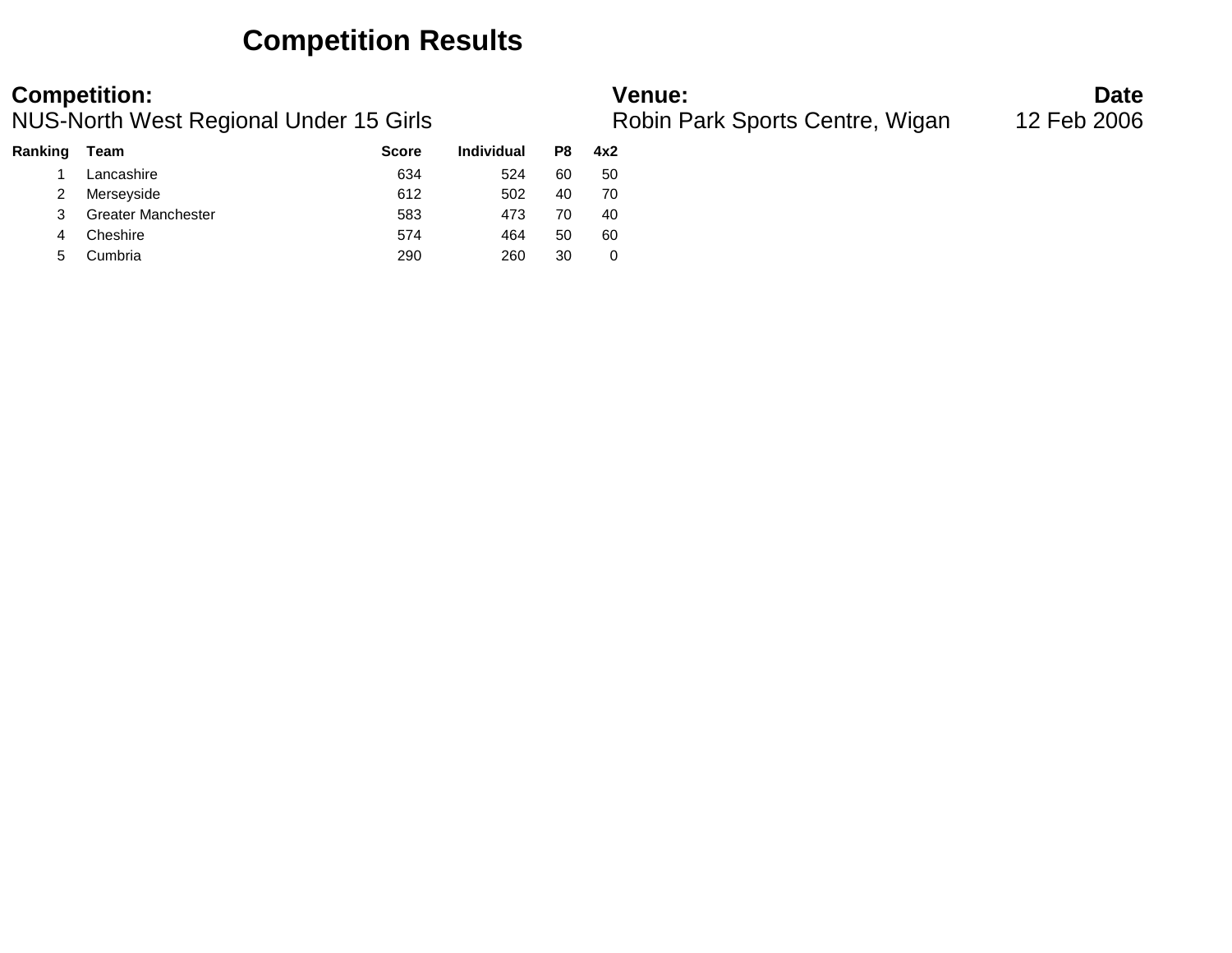### **Athlete Results**

### **Competition: Date**<br>**Robin Park Sports Centre, Wigan** 12 Feb 2006<br>**Robin Park Sports Centre, Wigan** 12 Feb 2006 NUS-North West Regional Under 15 Girls

| Ranking | <b>BibNo Athlete</b>   | Team                      | <b>Score</b> | 2LR | 4LR | s  | <b>SB</b> | <b>SLJ</b> | VJ |
|---------|------------------------|---------------------------|--------------|-----|-----|----|-----------|------------|----|
|         | 77 Eleanor Lewis       | Merseyside                | 147          | 48  |     |    | 49        | 50         |    |
| 2       | 70 Rebekah Ingham      | Lancashire                | 138          | 40  |     | 48 |           |            | 50 |
| 3       | 71 Harriet James       | Lancashire                | 135          | 38  |     |    | 49        | 48         |    |
| 4       | 66 Rachael Lee         | <b>Greater Manchester</b> | 134          |     | 50  | 40 |           | 44         |    |
| $5=$    | 75 Sohpie Hitchin      | Lancashire                | 132          | 42  |     | 50 |           |            | 40 |
| $5=$    | 78 Amy Forrester       | Merseyside                | 132          | 44  |     | 44 |           |            | 44 |
| 7       | 63 Louisa Bannister    | <b>Greater Manchester</b> | 126          | 36  |     | 42 |           |            | 48 |
| 8       | 52 Kerry Riley         | Cheshire                  | 124          |     | 38  |    | 46        |            | 40 |
| 9       | 53 Amy Talbot          | Cheshire                  | 123          |     | 42  | 35 |           |            | 46 |
| 10      | 82 Megan Ward          | Merseyside                | 120          | 46  |     | 38 |           |            | 36 |
| 11      | 72 Katrina Hall        | Lancashire                | 119          |     | 34  |    | 43        | 42         |    |
| 12      | 73 Lucy Sumner         | Lancashire                | 114          |     | 46  |    | 30        | 38         |    |
| $13 =$  | 65 Beth McNally        | <b>Greater Manchester</b> | 112          | 33  |     |    | 33        | 46         |    |
| $13 =$  | 74 Rebeeca Hodkinson   | Lancashire                | 112          |     | 26  | 46 |           |            | 40 |
| 15      | 49 Rebecca Grimes      | Cheshire                  | 109          |     | 46  | 35 |           | 28         |    |
| 16      | 54 Daisy Flyn Piercey  | Cheshire                  | 108          | 50  |     |    | 24        | 34         |    |
| 17      | 81 Kathy Fearnon       | Merseyside                | 103          |     | 36  |    | 37        | 30         |    |
| 18      | 64 Vicky Malady        | <b>Greater Manchester</b> | 101          | 30  |     |    | 43        |            | 28 |
| 19      | 68 April Stephenson    | <b>Greater Manchester</b> | 99           |     | 40  |    | 37        | 22         |    |
| 20      | 50 Zoe Andrews         | Cheshire                  | 98           | 26  |     |    | 40        |            | 32 |
| 21      | 80 Emileigh Horton     | Merseyside                | 94           |     | 32  | 30 |           |            | 32 |
| $22 =$  | 57 Bethany Park        | Cumbria                   | 92           | 24  |     |    | 28        | 40         |    |
| $22 =$  | 67 Sally Anne Chambers | <b>Greater Manchester</b> | 92           |     | 28  | 32 |           |            | 32 |
| 24      | 56 Pauline Obale       | Cumbria                   | 88           | 28  |     |    | 26        | 34         |    |
| 25      | 79 Hannah Wilson       | Merseyside                | 87           |     | 30  |    | 33        | 24         |    |
| 26      | 60 Bethany Pearson     | Cumbria                   | 80           |     | 46  |    |           | 34         |    |
| 27      | 51 Shona Valentine     | Cheshire                  | 59           | 33  |     |    |           | 26         |    |
| 28      | 55 Haley Darbyshire    | Cheshire                  | 28           |     |     | 28 |           |            |    |
| 29      | 83 Demi Goudousaki     | Merseyside                | 0            |     |     |    |           |            |    |
|         |                        |                           |              |     |     |    |           |            |    |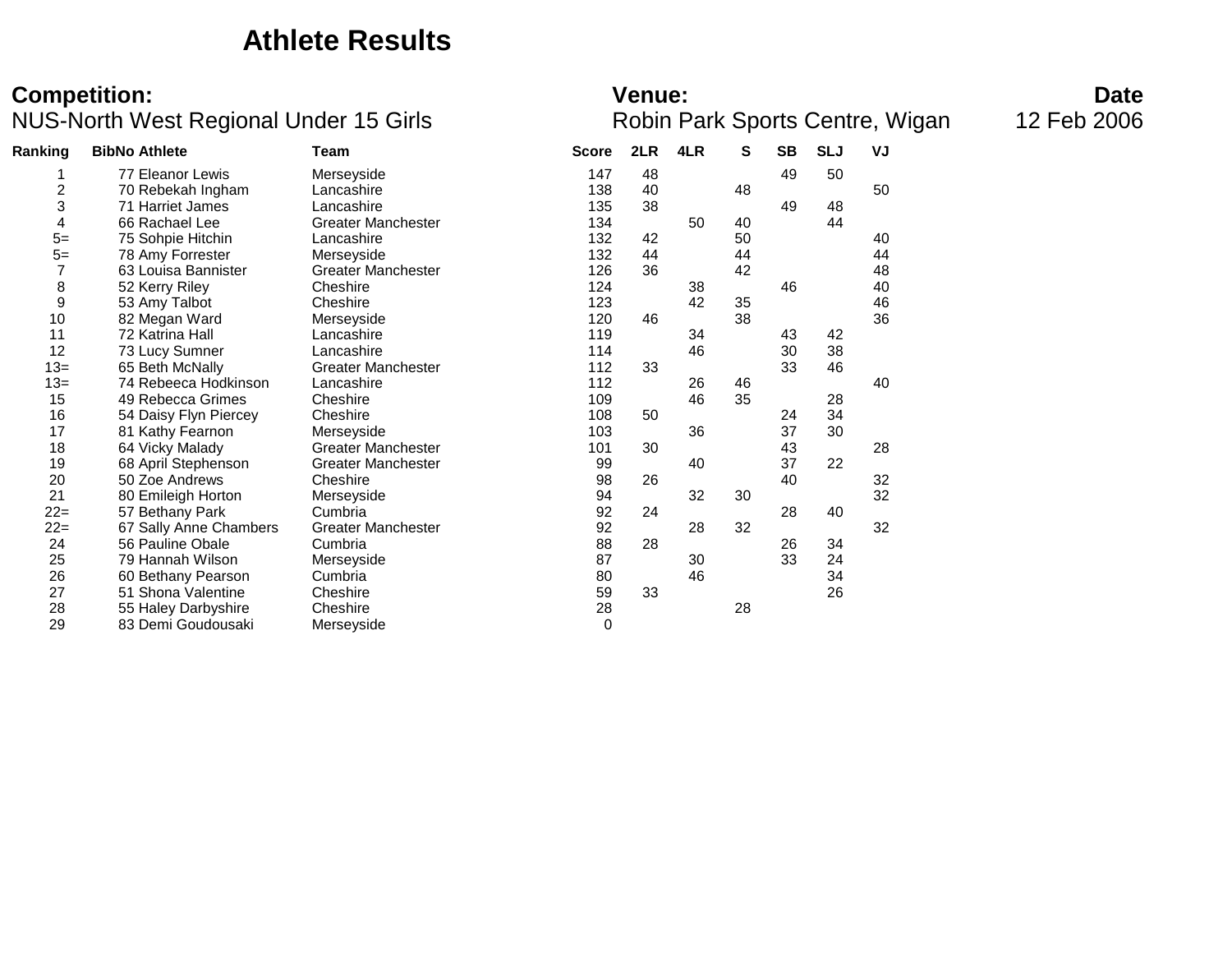# **Team Results Cheshire (orange)**

|         | <b>Competition:</b>       |                                               |              |            |       |             | <b>Venue:</b>     |                                 |       |      |                     | <b>Date</b>   |
|---------|---------------------------|-----------------------------------------------|--------------|------------|-------|-------------|-------------------|---------------------------------|-------|------|---------------------|---------------|
|         |                           | <b>NUS-North West Regional Under 15 Girls</b> |              |            |       |             |                   | Robin Park Sports Centre, Wigan |       |      |                     | 12 Feb 2006   |
| Ranking | Team                      |                                               | <b>Score</b> | Individual | P8    | 4x2         |                   |                                 |       |      |                     |               |
|         | Lancashire                |                                               | 634          | 524        | 60    | 50          |                   |                                 |       |      |                     |               |
| 2       | Merseyside                |                                               | 612          | 502        | 40    | 70          |                   |                                 |       |      |                     |               |
| 3       | <b>Greater Manchester</b> |                                               | 583          | 473        | 70    | 40          |                   |                                 |       |      |                     |               |
| 4       | Cheshire                  |                                               | 574          | 464        | 50    | 60          |                   |                                 |       |      |                     |               |
| 5       | Cumbria                   |                                               | 290          | 260        | 30    | $\mathbf 0$ |                   |                                 |       |      |                     |               |
|         | <b>Comp No Name</b>       |                                               | <b>Event</b> |            | Perf1 |             | Perf <sub>2</sub> | Perf <sub>3</sub>               | Perf4 |      | <b>Best Ranking</b> | <b>Points</b> |
|         | 49                        | <b>Rebecca Grimes</b>                         | 4LR          |            | 50.0  |             |                   |                                 |       | 50.0 | $2=$                | 46            |
|         | 49                        | Rebecca Grimes                                | S            |            | 5.22  |             | 5.62              | 5.25                            |       | 5.62 | $8=$                | 35            |
|         | 49                        | <b>Rebecca Grimes</b>                         | <b>SLJ</b>   |            | 1.99  |             | 1.98              | 1.98                            |       | 1.99 | 12                  | 28            |
|         | 50                        | Zoe Andrews                                   | 2LR          |            | 25.1  |             |                   |                                 |       | 25.1 | 13                  | 26            |
|         | 50                        | Zoe Andrews                                   | <b>SB</b>    |            | 73    |             |                   |                                 |       | 73   | 6                   | 40            |
|         | 50                        | Zoe Andrews                                   | VJ           |            | 37    |             | 38                | 41                              |       | 41   | $9=$                | 32            |
|         | 51                        | <b>Shona Valentine</b>                        | 2LR          |            | 24.1  |             |                   |                                 |       | 24.1 | $9=$                | 33            |
|         | 51                        | Shona Valentine                               | <b>SLJ</b>   |            | 1.97  |             | 1.95              | 1.96                            |       | 1.97 | 13                  | 26            |
|         | 52                        | <b>Kerry Riley</b>                            | 4LR          |            | 51.2  |             |                   |                                 |       | 51.2 | 7                   | 38            |
|         | 52                        | <b>Kerry Riley</b>                            | <b>SB</b>    |            | 78    |             |                   |                                 |       | 78   | 3                   | 46            |
|         | 52                        | <b>Kerry Riley</b>                            | VJ           |            | 43    |             | 40                | 45                              |       | 45   | $5=$                | 40            |
|         | 53                        | Amy Talbot                                    | 4LR          |            | 50.5  |             |                   |                                 |       | 50.5 | 5                   | 42            |
|         | 53                        | Amy Talbot                                    | S            |            | 5.22  |             | 5.62              | 5.25                            |       | 5.62 | $8=$                | 35            |
|         | 53                        | Amy Talbot                                    | VJ           |            | 48    |             | 50                | 49                              |       | 50   | 3                   | 46            |
|         | 54                        | Daisy Flyn Piercey                            | 2LR          |            | 23.1  |             |                   |                                 |       | 23.1 |                     | 50            |
|         | 54                        | Daisy Flyn Piercey                            | <b>SB</b>    |            | 58    |             |                   |                                 |       | 58   | 14                  | 24            |
|         | 54                        | Daisy Flyn Piercey                            | <b>SLJ</b>   |            | 1.98  |             | 2.04              | 2.06                            |       | 2.06 | $8=$                | 34            |
|         | 55                        | <b>Haley Darbyshire</b>                       | S            |            | 4.65  |             | 0.00              | 4.31                            |       | 4.65 | 12                  | 28            |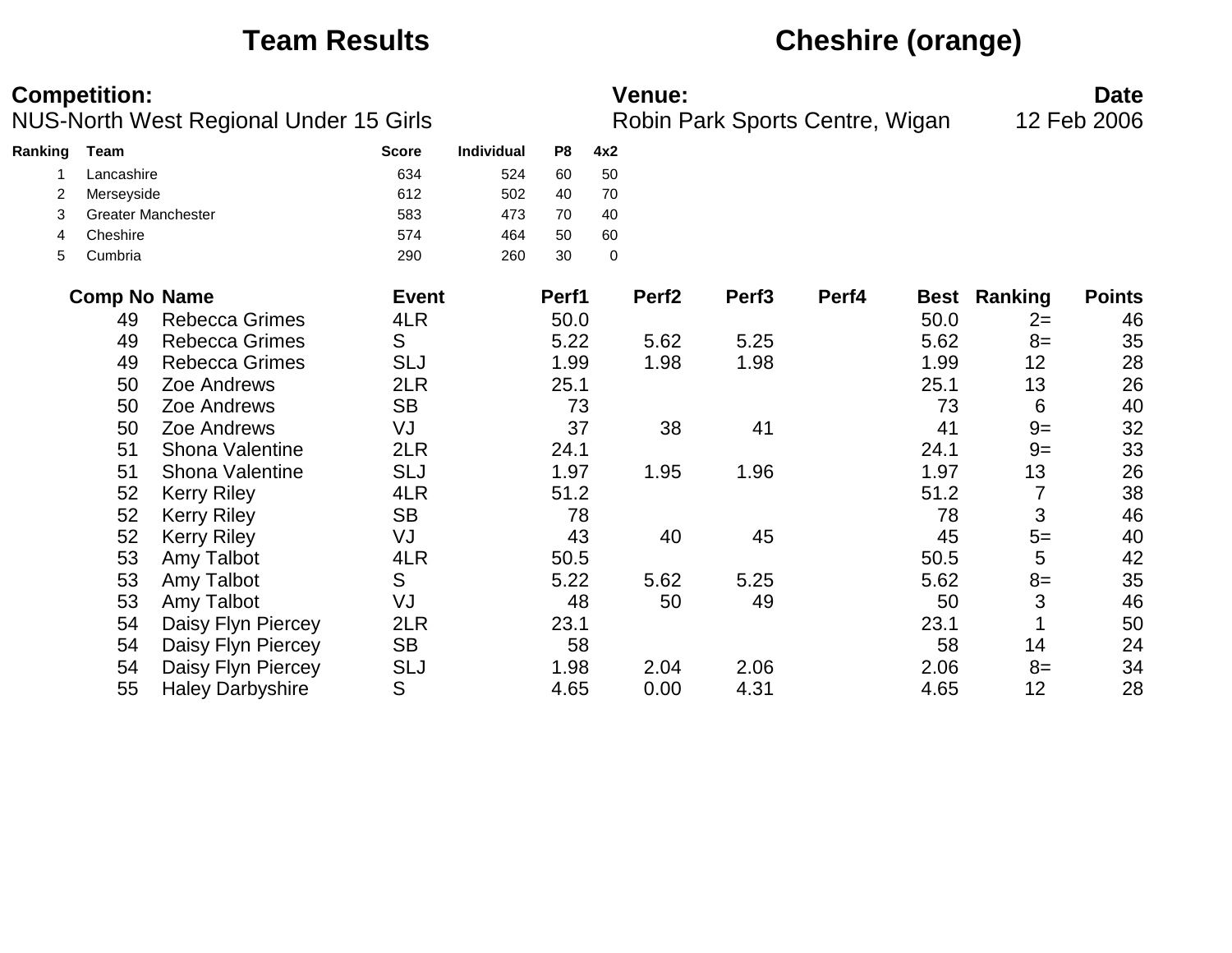# **Team Results Cumbria (navy)**

|         | <b>Competition:</b><br><b>NUS-North West Regional Under 15 Girls</b> |                           |              |                   |       |     | <b>Venue:</b><br>Robin Park Sports Centre, Wigan | <b>Date</b><br>12 Feb 2006 |       |             |         |               |
|---------|----------------------------------------------------------------------|---------------------------|--------------|-------------------|-------|-----|--------------------------------------------------|----------------------------|-------|-------------|---------|---------------|
| Ranking | Team                                                                 |                           | <b>Score</b> | <b>Individual</b> | P8    | 4x2 |                                                  |                            |       |             |         |               |
|         | Lancashire                                                           |                           | 634          | 524               | 60    | 50  |                                                  |                            |       |             |         |               |
|         | Merseyside                                                           |                           | 612          | 502               | 40    | 70  |                                                  |                            |       |             |         |               |
| 3       |                                                                      | <b>Greater Manchester</b> | 583          | 473               | 70    | 40  |                                                  |                            |       |             |         |               |
| 4       | Cheshire                                                             |                           | 574          | 464               | 50    | 60  |                                                  |                            |       |             |         |               |
| 5.      | Cumbria                                                              |                           | 290          | 260               | 30    | 0   |                                                  |                            |       |             |         |               |
|         | <b>Comp No Name</b>                                                  |                           | <b>Event</b> |                   | Perf1 |     | Perf <sub>2</sub>                                | Perf <sub>3</sub>          | Perf4 | <b>Best</b> | Ranking | <b>Points</b> |
|         | 56                                                                   | <b>Pauline Obale</b>      | 2LR          |                   | 24.8  |     |                                                  |                            |       | 24.8        | 12      | 28            |
|         | 56                                                                   | <b>Pauline Obale</b>      | <b>SB</b>    |                   | 63    |     |                                                  |                            |       | 63          | 13      | 26            |
|         | 56                                                                   | <b>Pauline Obale</b>      | SLJ          |                   | 1.98  |     | 2.00                                             | 2.06                       |       | 2.06        | $8=$    | 34            |
|         | 57                                                                   | <b>Bethany Park</b>       | 2LR          |                   | 25.5  |     |                                                  |                            |       | 25.5        | 14      | 24            |
|         | 57                                                                   | <b>Bethany Park</b>       | <b>SB</b>    |                   | 64    |     |                                                  |                            |       | 64          | 12      | 28            |
|         | 57                                                                   | <b>Bethany Park</b>       | SLJ          |                   | 1.95  |     | 2.12                                             | 1.92                       |       | 2.12        | 6       | 40            |
|         | 60                                                                   | <b>Bethany Pearson</b>    | 4LR          |                   | 50.0  |     |                                                  |                            |       | 50.0        | $2=$    | 46            |
|         | 60                                                                   | <b>Bethany Pearson</b>    | SLJ          |                   | 1.96  |     | 2.06                                             | 1.96                       |       | 2.06        | $8=$    | 34            |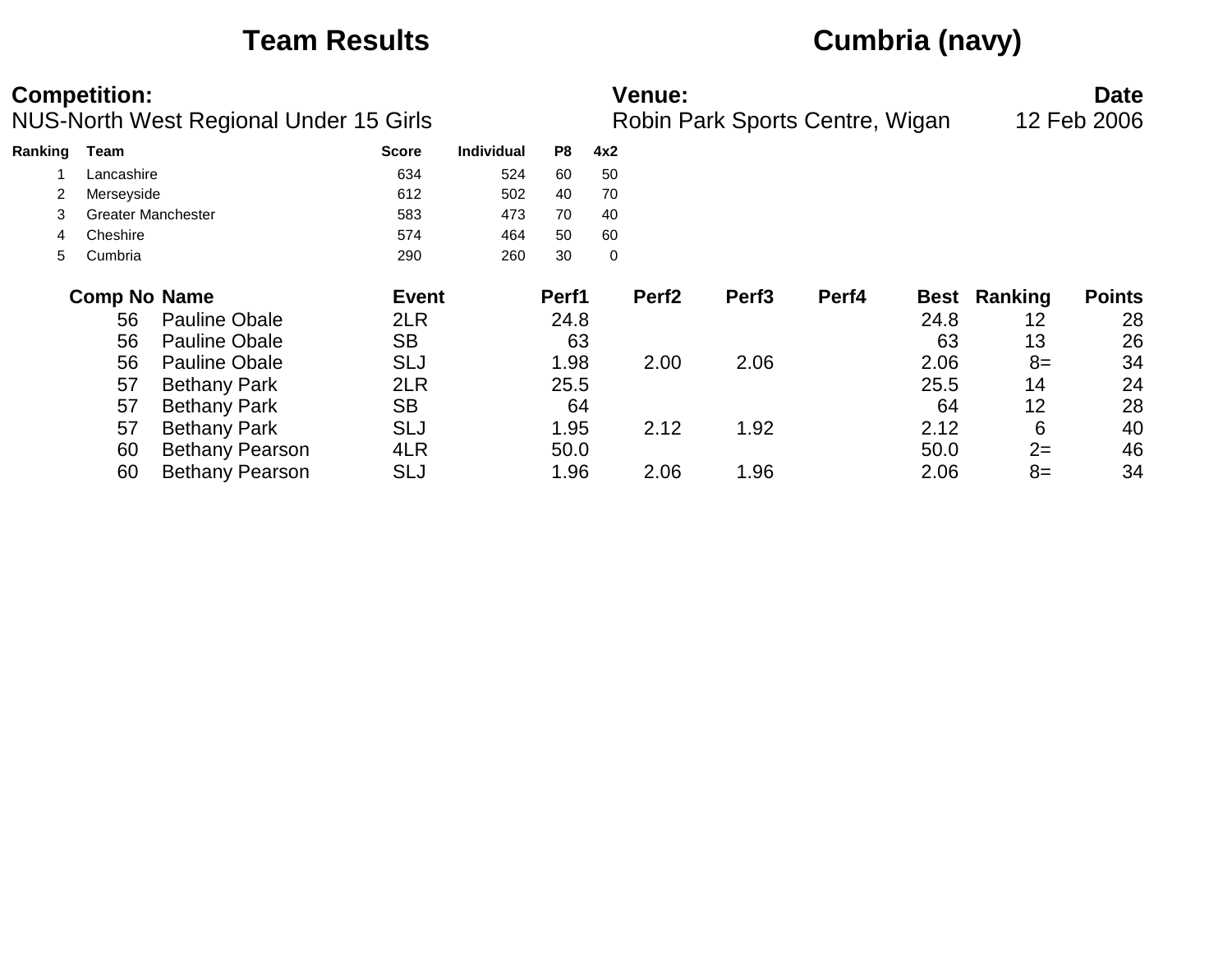### **Team Results Greater Manchester (red)**

| <b>Competition:</b> | <b>Venue:</b> | Date |
|---------------------|---------------|------|
|                     |               |      |

NUS-North West Regional Under 15 Girls **Robin Park Sports Centre, Wigan** 12 Feb 2006

| Ranking | Team                |                            | <b>Score</b> | Individual | P <sub>8</sub> | 4x2       |                   |                   |       |             |                |               |
|---------|---------------------|----------------------------|--------------|------------|----------------|-----------|-------------------|-------------------|-------|-------------|----------------|---------------|
|         | Lancashire          |                            | 634          | 524        | 60             | 50        |                   |                   |       |             |                |               |
| 2       | Merseyside          |                            | 612          | 502        | 40             | 70        |                   |                   |       |             |                |               |
| 3       |                     | <b>Greater Manchester</b>  | 583          | 473        | 70             | 40        |                   |                   |       |             |                |               |
| 4       | Cheshire            |                            | 574          | 464        | 50             | 60        |                   |                   |       |             |                |               |
| 5       | Cumbria             |                            | 290          | 260        | 30             | $\pmb{0}$ |                   |                   |       |             |                |               |
|         | <b>Comp No Name</b> |                            | <b>Event</b> |            | Perf1          |           | Perf <sub>2</sub> | Perf <sub>3</sub> | Perf4 | <b>Best</b> | Ranking        | <b>Points</b> |
|         | 63                  | Louisa Bannister           | 2LR          |            | 24.0           |           |                   |                   |       | 24.0        | 8              | 36            |
|         | 63                  | Louisa Bannister           | S            |            | 6.48           |           | 6.65              | 6.30              |       | 6.65        | 5              | 42            |
|         | 63                  | Louisa Bannister           | VJ           |            | 50             |           | 52                | 50                |       | 52          | $\overline{2}$ | 48            |
|         | 64                  | <b>Vicky Malady</b>        | 2LR          |            | 24.3           |           |                   |                   |       | 24.3        | 11             | 30            |
|         | 64                  | <b>Vicky Malady</b>        | <b>SB</b>    |            | 76             |           |                   |                   |       | 76          | $4=$           | 43            |
|         | 64                  | <b>Vicky Malady</b>        | VJ           |            | 38             |           | 37                | 38                |       | 38          | 12             | 28            |
|         | 65                  | <b>Beth McNally</b>        | 2LR          |            | 24.1           |           |                   |                   |       | 24.1        | $9=$           | 33            |
|         | 65                  | <b>Beth McNally</b>        | <b>SB</b>    |            | 71             |           |                   |                   |       | 71          | $9=$           | 33            |
|         | 65                  | <b>Beth McNally</b>        | SLJ          |            | 2.15           |           | 2.10              | 2.23              |       | 2.23        | 3              | 46            |
|         | 66                  | <b>Rachael Lee</b>         | 4LR          |            | 49.1           |           |                   |                   |       | 49.1        |                | 50            |
|         | 66                  | <b>Rachael Lee</b>         | S            |            | 6.17           |           | 6.24              | 6.42              |       | 6.42        | 6              | 40            |
|         | 66                  | <b>Rachael Lee</b>         | <b>SLJ</b>   |            | 2.16           |           | 2.20              | 2.22              |       | 2.22        | 4              | 44            |
|         | 67                  | <b>Sally Anne Chambers</b> | 4LR          |            | 53.9           |           |                   |                   |       | 53.9        | 12             | 28            |
|         | 67                  | <b>Sally Anne Chambers</b> | S            |            | 0.00           |           | 5.38              | 5.51              |       | 5.51        | 10             | 32            |
|         | 67                  | <b>Sally Anne Chambers</b> | VJ           |            | 41             |           | 41                | 39                |       | 41          | $9=$           | 32            |
|         | 68                  | April Stephenson           | 4LR          |            | 50.6           |           |                   |                   |       | 50.6        | 6              | 40            |
|         | 68                  | April Stephenson           | <b>SB</b>    |            | 72             |           |                   |                   |       | 72          | $7 =$          | 37            |
|         | 68                  | April Stephenson           | <b>SLJ</b>   |            | 1.86           |           | 1.88              | 1.92              |       | 1.92        | 15             | 22            |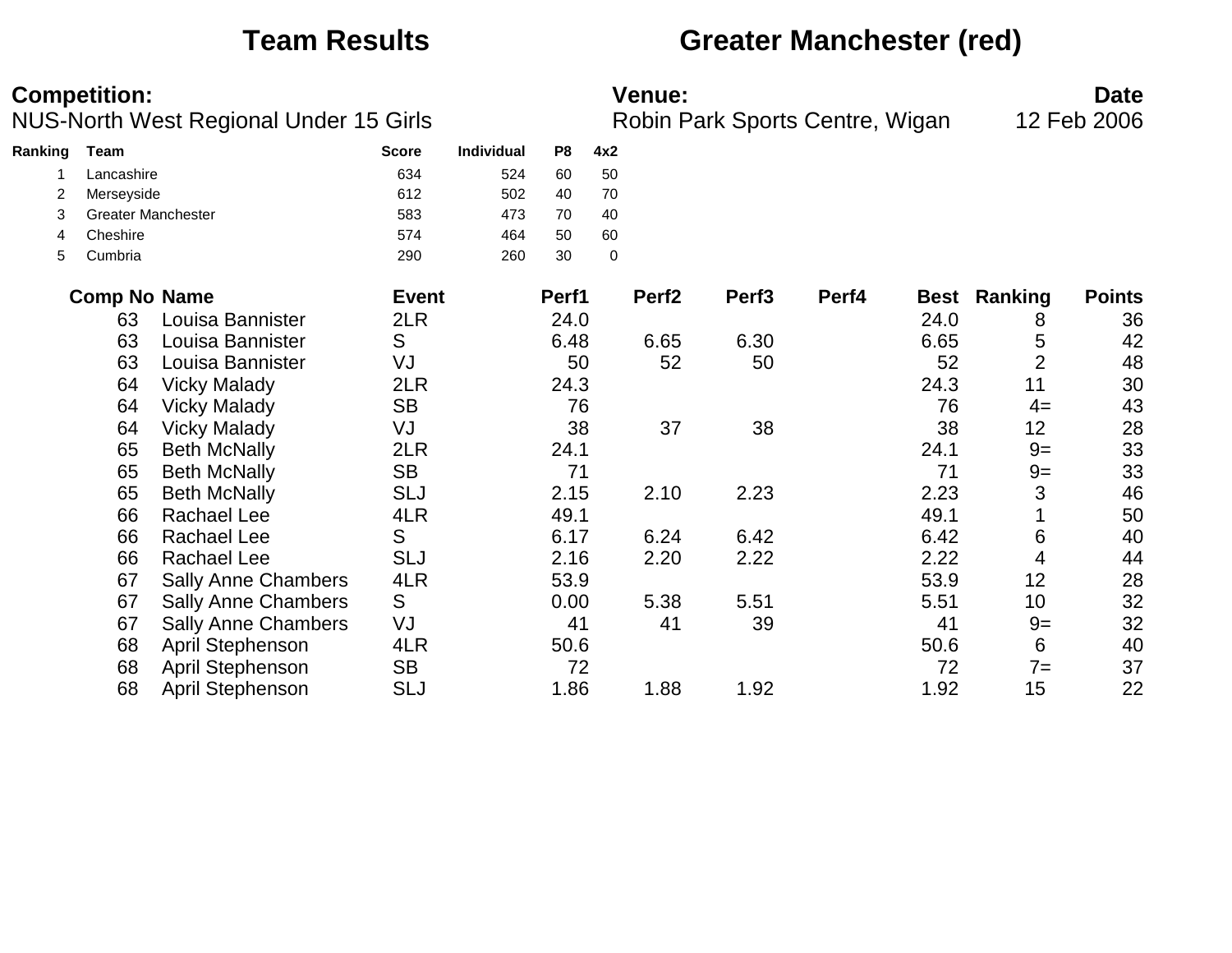# **Team Results Lancashire (green)**

|         | <b>Competition:</b>       |                                        |              |            |       |     | Venue:            |                                 |       |      |                | <b>Date</b>   |
|---------|---------------------------|----------------------------------------|--------------|------------|-------|-----|-------------------|---------------------------------|-------|------|----------------|---------------|
|         |                           | NUS-North West Regional Under 15 Girls |              |            |       |     |                   | Robin Park Sports Centre, Wigan |       |      |                | 12 Feb 2006   |
| Ranking | Team                      |                                        | <b>Score</b> | Individual | P8    | 4x2 |                   |                                 |       |      |                |               |
|         | Lancashire                |                                        | 634          | 524        | 60    | 50  |                   |                                 |       |      |                |               |
|         | Merseyside                |                                        | 612          | 502        | 40    | 70  |                   |                                 |       |      |                |               |
| 3       | <b>Greater Manchester</b> |                                        | 583          | 473        | 70    | 40  |                   |                                 |       |      |                |               |
| 4       | Cheshire                  |                                        | 574          | 464        | 50    | 60  |                   |                                 |       |      |                |               |
| 5       | Cumbria                   |                                        | 290          | 260        | 30    | 0   |                   |                                 |       |      |                |               |
|         | <b>Comp No Name</b>       |                                        | <b>Event</b> |            | Perf1 |     | Perf <sub>2</sub> | Perf <sub>3</sub>               | Perf4 | Best | Ranking        | <b>Points</b> |
|         | 70                        | Rebekah Ingham                         | 2LR          |            | 23.7  |     |                   |                                 |       | 23.7 | 6              | 40            |
|         | 70                        | Rebekah Ingham                         | S            |            | 8.06  |     | 8.69              | 7.45                            |       | 8.69 | 2              | 48            |
|         | 70                        | Rebekah Ingham                         | VJ           |            | 52    |     | 52                | 55                              |       | 55   |                | 50            |
|         | 71                        | <b>Harriet James</b>                   | 2LR          |            | 23.8  |     |                   |                                 |       | 23.8 |                | 38            |
|         | 71                        | <b>Harriet James</b>                   | <b>SB</b>    |            | 79    |     |                   |                                 |       | 79   | $1 =$          | 49            |
|         | 71                        | <b>Harriet James</b>                   | <b>SLJ</b>   |            | 2.28  |     | 2.28              | 2.28                            |       | 2.28 | $\overline{2}$ | 48            |
|         | 72                        | <b>Katrina Hall</b>                    | 4LR          |            | 51.8  |     |                   |                                 |       | 51.8 | 9              | 34            |
|         | 72                        | <b>Katrina Hall</b>                    | <b>SB</b>    |            | 76    |     |                   |                                 |       | 76   | $4=$           | 43            |
|         | 72                        | <b>Katrina Hall</b>                    | <b>SLJ</b>   |            | 2.14  |     | 2.14              | 2.16                            |       | 2.16 | 5              | 42            |
|         | 73                        | <b>Lucy Sumner</b>                     | 4LR          |            | 50.0  |     |                   |                                 |       | 50.0 | $2=$           | 46            |
|         | 73                        | <b>Lucy Sumner</b>                     | <b>SB</b>    |            | 70    |     |                   |                                 |       | 70   | 11             | 30            |
|         | 73                        | <b>Lucy Sumner</b>                     | <b>SLJ</b>   |            | 2.03  |     | 2.10              | 2.05                            |       | 2.10 | $\overline{7}$ | 38            |
|         | 74                        | Rebeeca Hodkinson                      | 4LR          |            | 54.9  |     |                   |                                 |       | 54.9 | 13             | 26            |
|         | 74                        | Rebeeca Hodkinson                      | S            |            | 8.11  |     | 8.22              | 7.37                            |       | 8.22 | 3              | 46            |
|         | 74                        | Rebeeca Hodkinson                      | VJ           |            | 45    |     | 45                | 43                              |       | 45   | $5=$           | 40            |
|         | 75                        | Sohpie Hitchin                         | 2LR          |            | 23.6  |     |                   |                                 |       | 23.6 | 5              | 42            |
|         | 75                        | Sohpie Hitchin                         | S            |            | 9.74  |     | 9.08              | 9.91                            |       | 9.91 |                | 50            |
|         | 75                        | Sohpie Hitchin                         | VJ           |            | 44    |     | 44                | 45                              |       | 45   | $5=$           | 40            |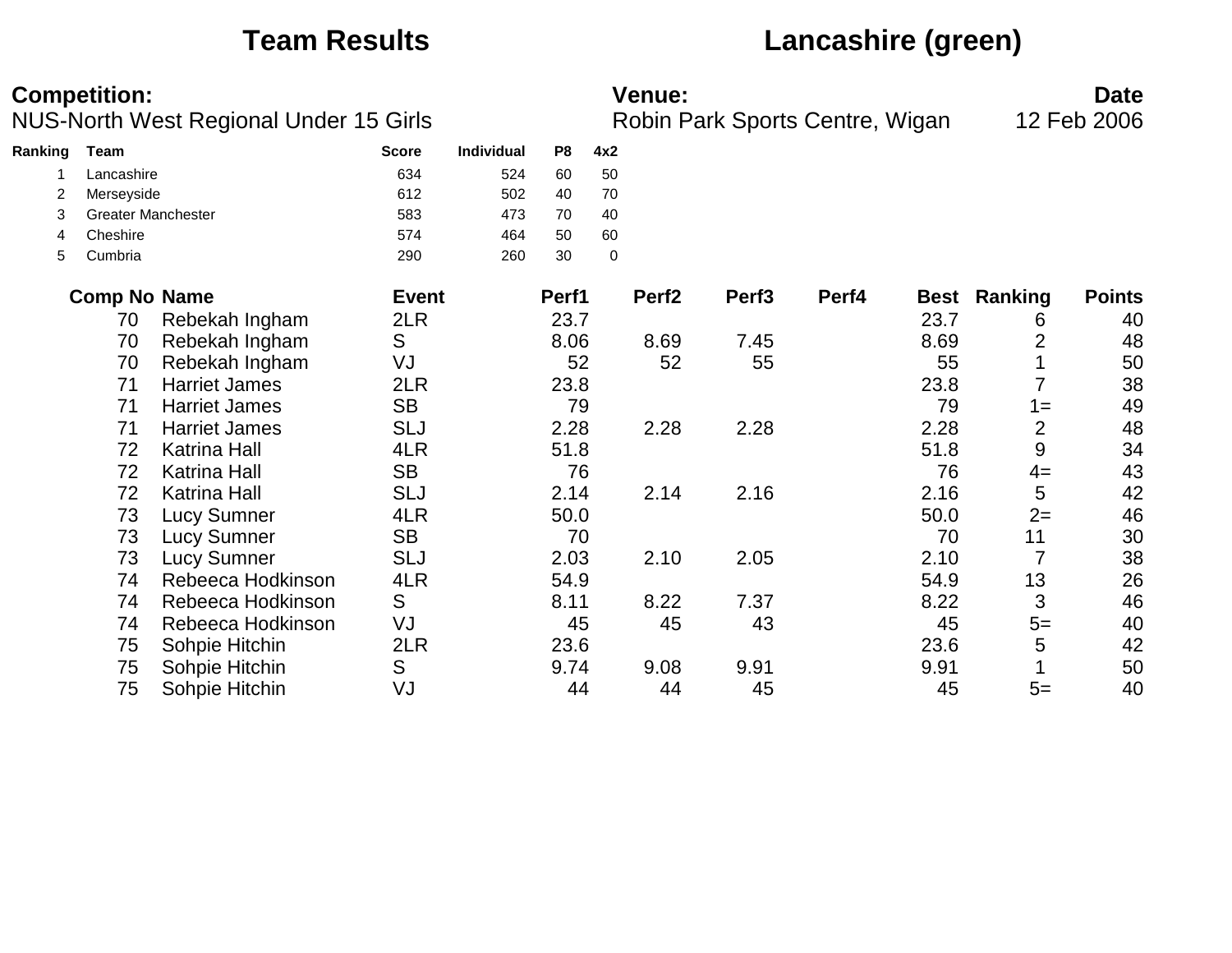## **Team Results Merseyside (royal)**

|         | <b>Competition:</b>       | <b>NUS-North West Regional Under 15 Girls</b> |              |            |                |           | <b>Venue:</b>     | Robin Park Sports Centre, Wigan |       |      |                     | <b>Date</b><br>12 Feb 2006 |
|---------|---------------------------|-----------------------------------------------|--------------|------------|----------------|-----------|-------------------|---------------------------------|-------|------|---------------------|----------------------------|
| Ranking | <b>Team</b>               |                                               | <b>Score</b> | Individual | P <sub>8</sub> | 4x2       |                   |                                 |       |      |                     |                            |
|         | Lancashire                |                                               | 634          | 524        | 60             | 50        |                   |                                 |       |      |                     |                            |
| 2       | Merseyside                |                                               | 612          | 502        | 40             | 70        |                   |                                 |       |      |                     |                            |
| 3       | <b>Greater Manchester</b> |                                               | 583          | 473        | 70             | 40        |                   |                                 |       |      |                     |                            |
|         | Cheshire                  |                                               | 574          | 464        | 50             | 60        |                   |                                 |       |      |                     |                            |
| 5       | Cumbria                   |                                               | 290          | 260        | 30             | $\pmb{0}$ |                   |                                 |       |      |                     |                            |
|         | <b>Comp No Name</b>       |                                               | <b>Event</b> |            | Perf1          |           | Perf <sub>2</sub> | Perf <sub>3</sub>               | Perf4 |      | <b>Best Ranking</b> | <b>Points</b>              |
|         | 77                        | <b>Eleanor Lewis</b>                          | 2LR          |            | 23.3           |           |                   |                                 |       | 23.3 | 2                   | 48                         |
|         | 77                        | <b>Eleanor Lewis</b>                          | <b>SB</b>    |            | 79             |           |                   |                                 |       | 79   | $1 =$               | 49                         |
|         | 77                        | <b>Eleanor Lewis</b>                          | <b>SLJ</b>   |            | 2.34           |           | 2.20              | 2.34                            |       | 2.34 |                     | 50                         |
|         | 78                        | Amy Forrester                                 | 2LR          |            | 23.5           |           |                   |                                 |       | 23.5 | 4                   | 44                         |
|         | 78                        | Amy Forrester                                 | S            |            | 6.86           |           | 7.33              | 6.10                            |       | 7.33 | 4                   | 44                         |
|         | 78                        | Amy Forrester                                 | VJ           |            | 41             |           | 43                | 46                              |       | 46   | 4                   | 44                         |
|         | 79                        | Hannah Wilson                                 | 4LR          |            | 52.4           |           |                   |                                 |       | 52.4 | 11                  | 30                         |
|         | 79                        | Hannah Wilson                                 | <b>SB</b>    |            | 71             |           |                   |                                 |       | 71   | $9=$                | 33                         |
|         | 79                        | Hannah Wilson                                 | <b>SLJ</b>   |            | 1.86           |           | 1.85              | 1.95                            |       | 1.95 | 14                  | 24                         |
|         | 80                        | <b>Emileigh Horton</b>                        | 4LR          |            | 51.9           |           |                   |                                 |       | 51.9 | 10                  | 32                         |
|         | 80                        | <b>Emileigh Horton</b>                        | S            |            | 5.39           |           | 4.69              | 4.72                            |       | 5.39 | 11                  | 30                         |
|         | 80                        | <b>Emileigh Horton</b>                        | VJ           |            | 41             |           | 39                | 41                              |       | 41   | $9=$                | 32                         |
|         | 81                        | Kathy Fearnon                                 | 4LR          |            | 51.5           |           |                   |                                 |       | 51.5 | 8                   | 36                         |
|         | 81                        | Kathy Fearnon                                 | <b>SB</b>    |            | 72             |           |                   |                                 |       | 72   | $7=$                | 37                         |
|         | 81                        | Kathy Fearnon                                 | <b>SLJ</b>   |            | 2.01           |           | 2.04              | 2.04                            |       | 2.04 | 11                  | 30                         |
|         | 82                        | Megan Ward                                    | 2LR          |            | 23.4           |           |                   |                                 |       | 23.4 | 3                   | 46                         |
|         | 82                        | Megan Ward                                    | S            |            | 5.98           |           | 4.48              | 5.70                            |       | 5.98 | 7                   | 38                         |
|         | 82                        | Megan Ward                                    | VJ           |            | 41             |           | 42                | 38                              |       | 42   | 8                   | 36                         |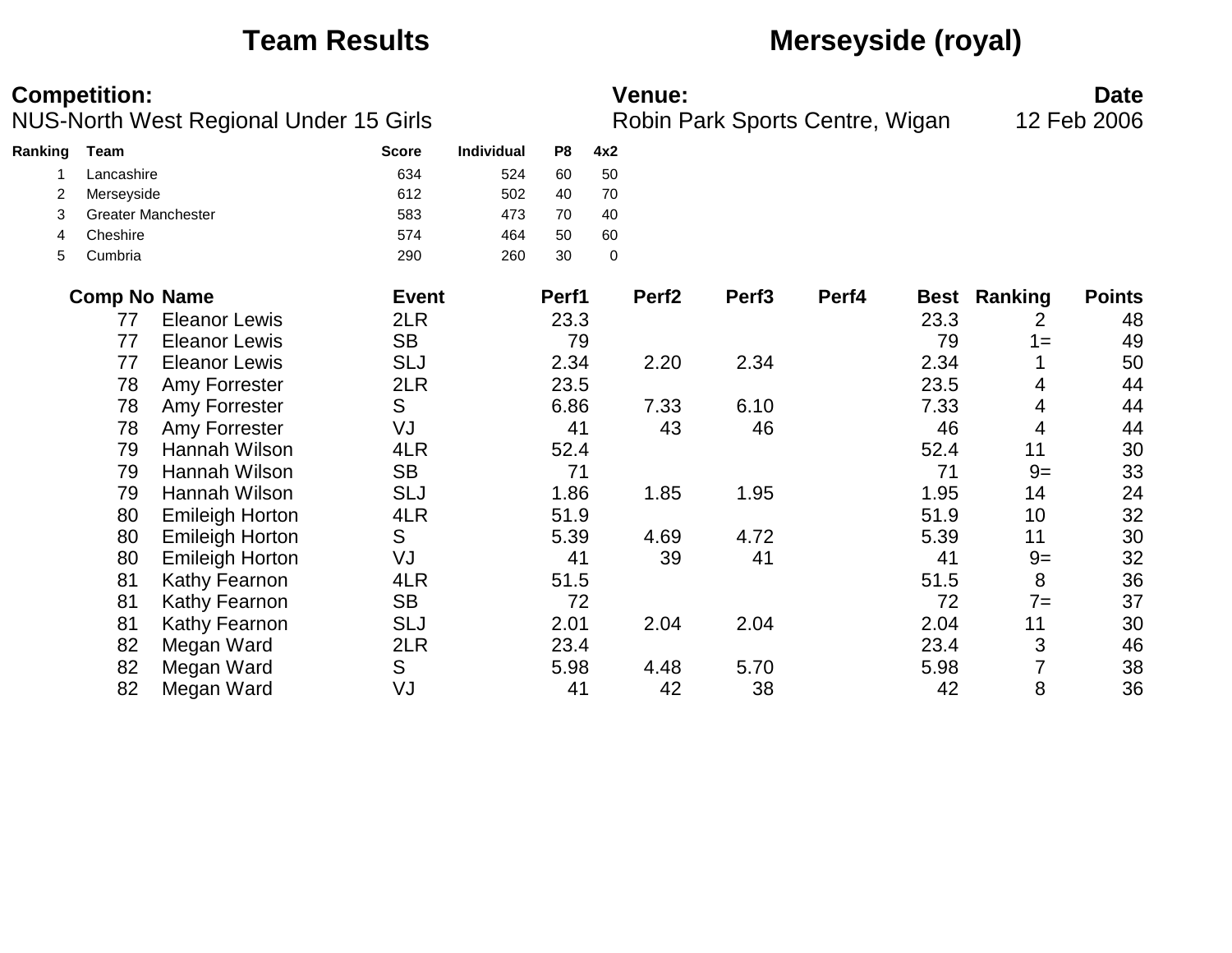### **Results Sheet 2 Lap Race**

### **Competition: Date**<br>**NUS-North West Regional Under 15 Girls Date**<br>**Robin Park Sports Centre, Wigan** 12 Feb 2006 NUS-North West Regional Under 15 Girls

| <b>Ranking Team</b> |                           | Colour | <b>BibNo Name</b>     | <b>Best</b> | <b>Points</b> |
|---------------------|---------------------------|--------|-----------------------|-------------|---------------|
|                     | Cheshire                  | orange | 54 Daisy Flyn Piercey | 23.1        | 50            |
| 2                   | Merseyside                | royal  | 77 Eleanor Lewis      | 23.3        | 48            |
| 3                   | Merseyside                | royal  | 82 Megan Ward         | 23.4        | 46            |
| 4                   | Merseyside                | royal  | 78 Amy Forrester      | 23.5        | 44            |
| 5                   | Lancashire                | green  | 75 Sohpie Hitchin     | 23.6        | 42            |
| 6                   | Lancashire                | green  | 70 Rebekah Ingham     | 23.7        | 40            |
|                     | Lancashire                | green  | 71 Harriet James      | 23.8        | 38            |
| 8                   | Greater Manchester        | red    | 63 Louisa Bannister   | 24.0        | 36            |
| $9=$                | Cheshire                  | orange | 51 Shona Valentine    | 24.1        | 33            |
| $9=$                | Greater Manchester        | red    | 65 Beth McNally       | 24.1        | 33            |
| 11                  | <b>Greater Manchester</b> | red    | 64 Vicky Malady       | 24.3        | 30            |
| 12                  | Cumbria                   | navy   | 56 Pauline Obale      | 24.8        | 28            |
| 13                  | Cheshire                  | orange | 50 Zoe Andrews        | 25.1        | 26            |
| 14                  | Cumbria                   | navy   | 57 Bethany Park       | 25.5        | 24            |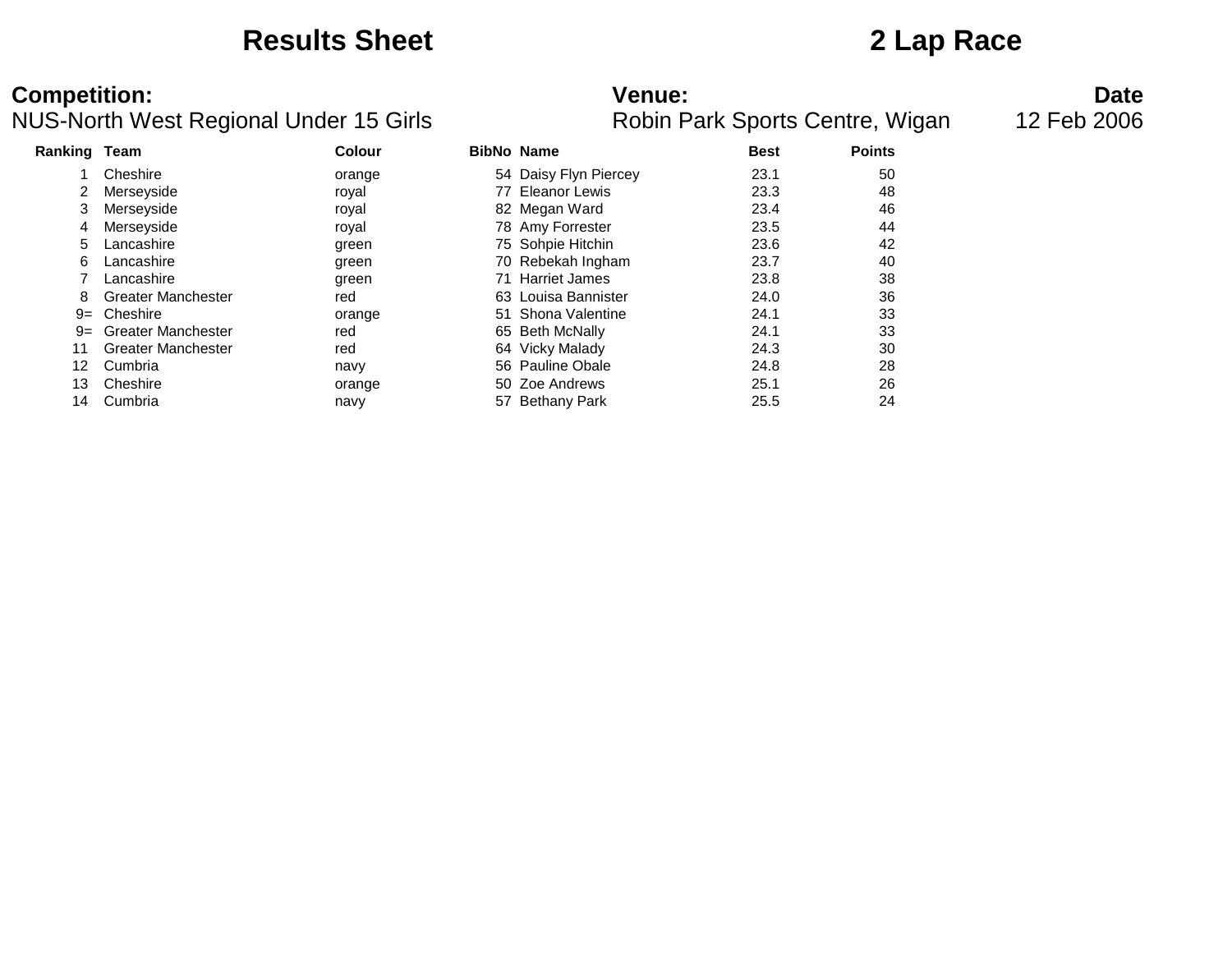### **Results Sheet 4 Lap Race**

### **Competition: Date**<br>**NUS-North West Regional Under 15 Girls Date**<br>**Robin Park Sports Centre, Wigan** 12 Feb 2006 NUS-North West Regional Under 15 Girls

| <b>Ranking Team</b> |                           | <b>Colour</b> | <b>BibNo Name</b>      | <b>Best</b> | <b>Points</b> |
|---------------------|---------------------------|---------------|------------------------|-------------|---------------|
|                     | <b>Greater Manchester</b> | red           | 66 Rachael Lee         | 49.1        | 50            |
| $2 =$               | Cheshire                  | orange        | 49 Rebecca Grimes      | 50.0        | 46            |
| $2=$                | Cumbria                   | navy          | 60 Bethany Pearson     | 50.0        | 46            |
| $2=$                | Lancashire                | green         | 73 Lucy Sumner         | 50.0        | 46            |
| 5                   | Cheshire                  | orange        | 53 Amy Talbot          | 50.5        | 42            |
| 6                   | <b>Greater Manchester</b> | red           | 68 April Stephenson    | 50.6        | 40            |
|                     | Cheshire                  | orange        | 52 Kerry Riley         | 51.2        | 38            |
| 8                   | Merseyside                | royal         | 81 Kathy Fearnon       | 51.5        | 36            |
| 9                   | Lancashire                | green         | 72 Katrina Hall        | 51.8        | 34            |
| 10                  | Merseyside                | royal         | 80 Emileigh Horton     | 51.9        | 32            |
| 11                  | Merseyside                | roval         | 79 Hannah Wilson       | 52.4        | 30            |
| 12                  | <b>Greater Manchester</b> | red           | 67 Sally Anne Chambers | 53.9        | 28            |
| 13                  | Lancashire                | green         | 74 Rebeeca Hodkinson   | 54.9        | 26            |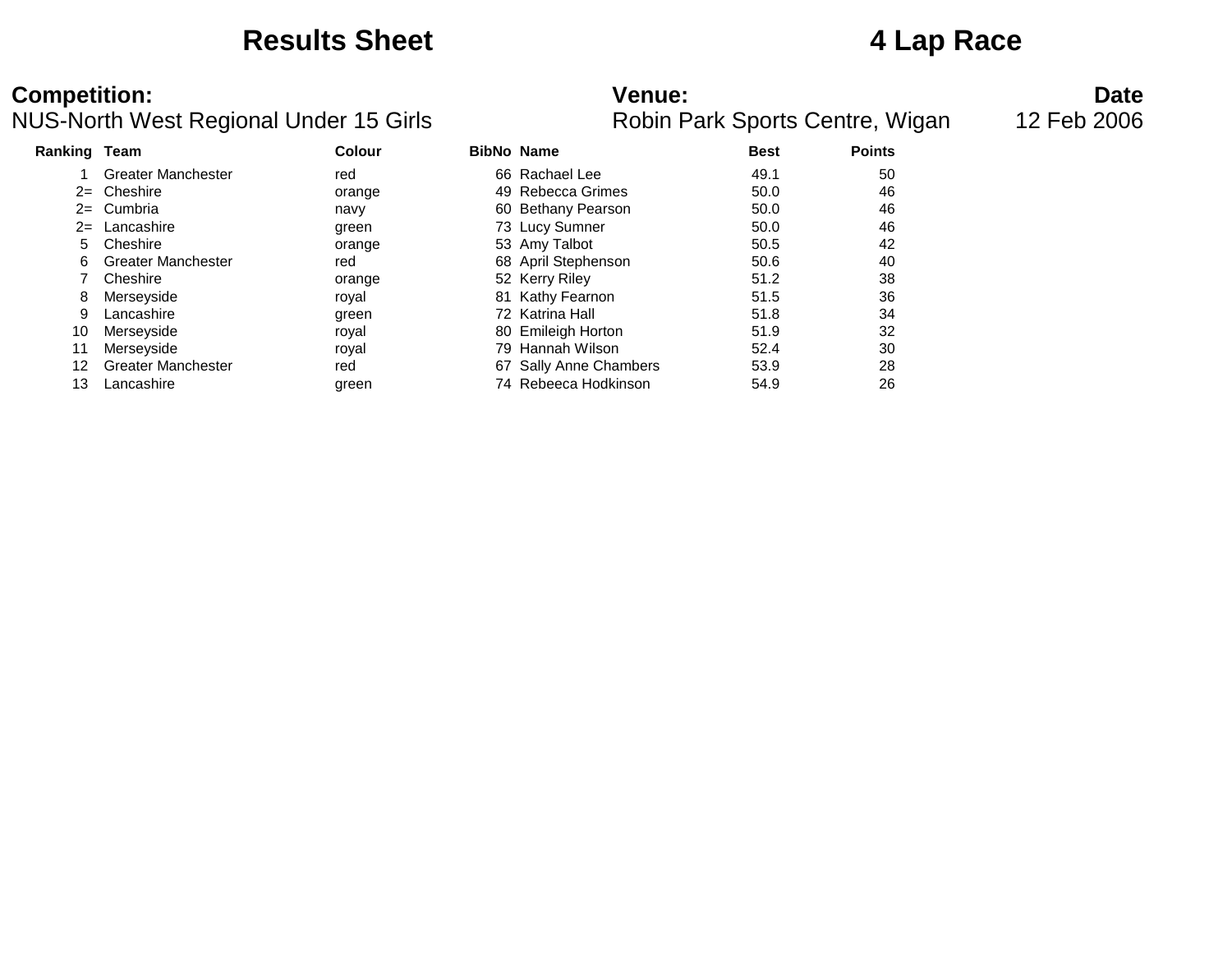### **Event Official Results Sheet 8 Lap Paarlauf**

| <b>Competition:</b><br>NUS-North West Regional Under 15 Girls |    |                           |               | <b>Venue:</b><br>Robin Park Sports Centre, Wigan | <b>Date</b><br>12 Feb 2006 |                    |               |  |
|---------------------------------------------------------------|----|---------------------------|---------------|--------------------------------------------------|----------------------------|--------------------|---------------|--|
| Ranking Code Team                                             |    |                           | <b>Colour</b> | Heat                                             | Final                      | <b>Performance</b> | <b>Points</b> |  |
|                                                               | 03 | <b>Greater Manchester</b> | red           | 1:38.1                                           | 0.0                        | 1:38.1             | 70            |  |
|                                                               | 04 | Lancashire                | green         | 1:38.5                                           | 0.0                        | 1:38.5             | 60            |  |
|                                                               | 01 | Cheshire                  | orange        | 1:40.9                                           | 0.0                        | 1:40.9             | 50            |  |
| 4                                                             | 05 | Merseyside                | roval         | 1:43.5                                           | 0.0                        | 1:43.5             | 40            |  |
|                                                               | 02 | Cumbria                   | navy          | 1:44.8                                           | 0.0                        | 1:44.8             | 30            |  |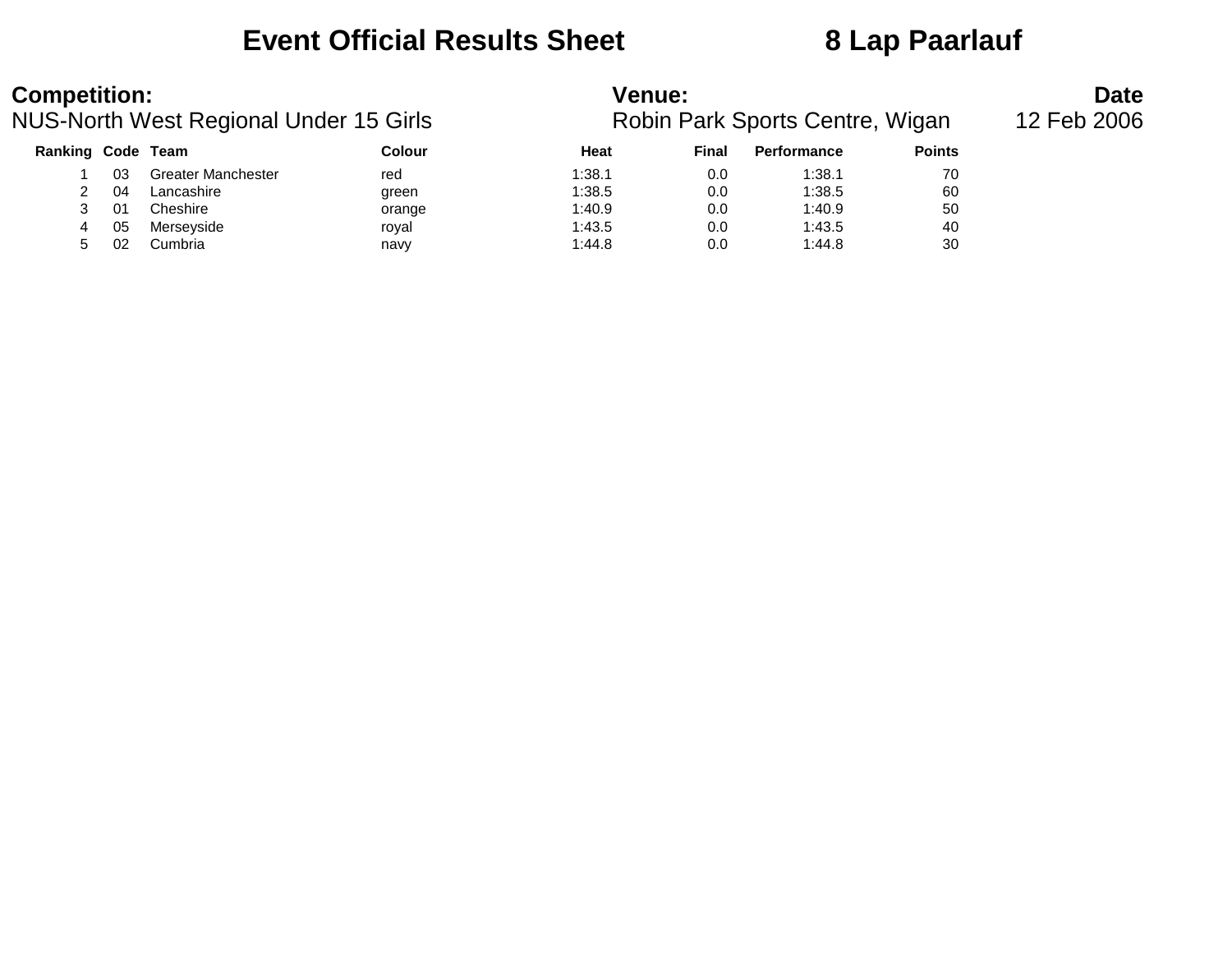### **Event Official Results Sheet 4 x 2 Lap Relay**

| <b>Competition:</b>                    |    |                           |        | <b>Venue:</b> |       | <b>Date</b>                     |               |             |
|----------------------------------------|----|---------------------------|--------|---------------|-------|---------------------------------|---------------|-------------|
| NUS-North West Regional Under 15 Girls |    |                           |        |               |       | Robin Park Sports Centre, Wigan |               | 12 Feb 2006 |
| Ranking Code Team                      |    |                           | Colour | Heat          | Final | <b>Performance</b>              | <b>Points</b> |             |
|                                        | 05 | Merseyside                | roval  | 1:32.8        | 0.0   | 1:32.8                          | 70            |             |
|                                        | 01 | Cheshire                  | orange | 1:34.2        | 0.0   | 1:34.2                          | 60            |             |
|                                        | 04 | Lancashire                | green  | 1:34.4        | 0.0   | 1:34.4                          | 50            |             |
| 4                                      | 03 | <b>Greater Manchester</b> | red    | 1:36.0        | 0.0   | 1:36.0                          | 40            |             |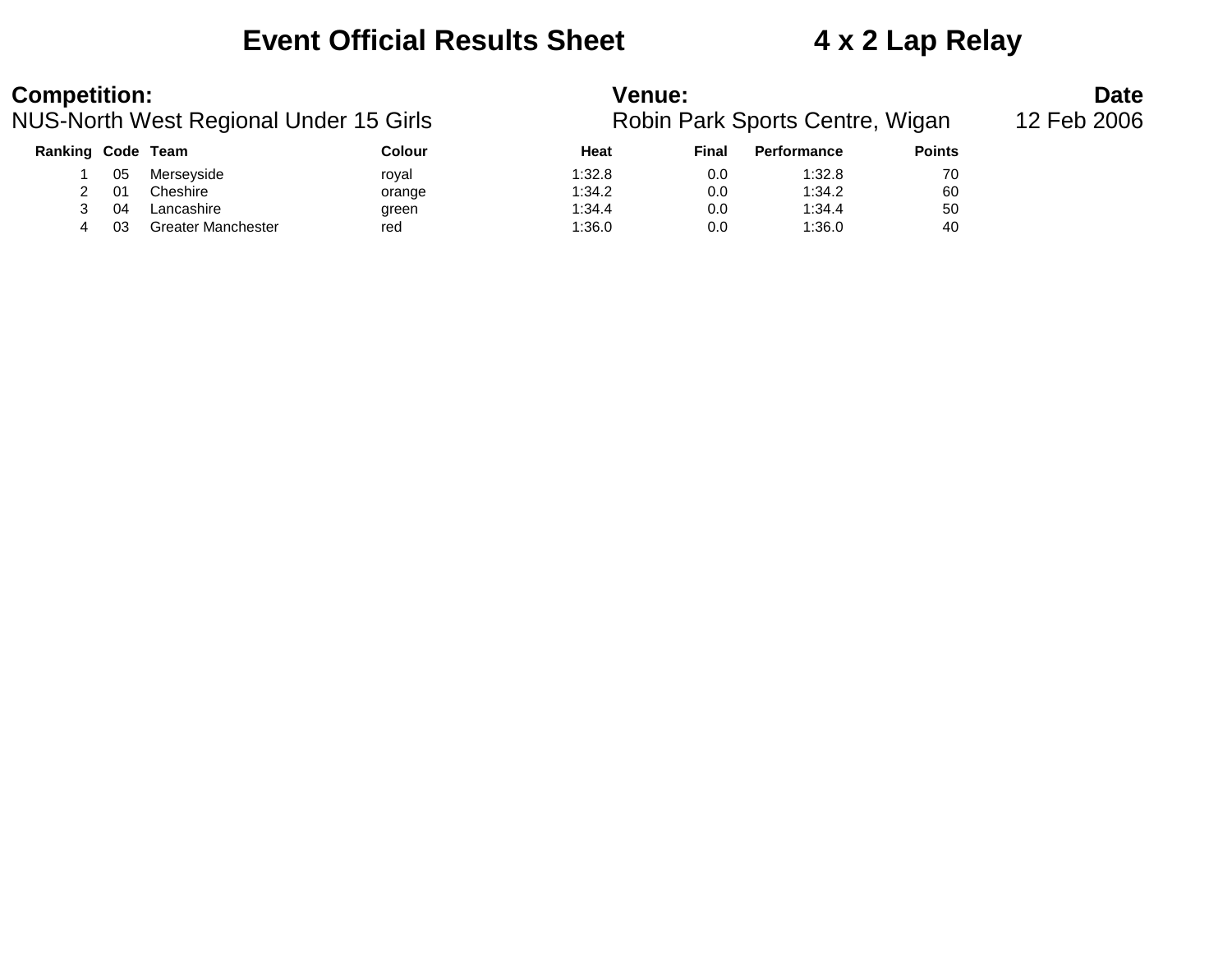### **Results Sheet Shot**

# **Competition: Date**<br>**Robin Park Sports Centre, Wigan** 12 Feb 2006<br>**Robin Park Sports Centre, Wigan** 12 Feb 2006

### NUS-North West Regional Under 15 Girls

| <b>Ranking Team</b> |                           | Colour | <b>BibNo Name</b>      | <b>Best</b> | <b>Points</b> |
|---------------------|---------------------------|--------|------------------------|-------------|---------------|
|                     | Lancashire                | green  | 75 Sohpie Hitchin      | 9.91        | 50            |
|                     | Lancashire                | green  | 70 Rebekah Ingham      | 8.69        | 48            |
| 3.                  | Lancashire                | green  | 74 Rebeeca Hodkinson   | 8.22        | 46            |
| 4                   | Merseyside                | roval  | 78 Amy Forrester       | 7.33        | 44            |
| 5                   | <b>Greater Manchester</b> | red    | 63 Louisa Bannister    | 6.65        | 42            |
| 6.                  | <b>Greater Manchester</b> | red    | 66 Rachael Lee         | 6.42        | 40            |
|                     | Merseyside                | roval  | 82 Megan Ward          | 5.98        | 38            |
|                     | $8 =$ Cheshire            | orange | 49 Rebecca Grimes      | 5.62        | 35            |
|                     | $8 =$ Cheshire            | orange | 53 Amy Talbot          | 5.62        | 35            |
| 10                  | <b>Greater Manchester</b> | red    | 67 Sally Anne Chambers | 5.51        | 32            |
| 11                  | Merseyside                | roval  | 80 Emileigh Horton     | 5.39        | 30            |
| 12                  | Cheshire                  | orange | 55 Haley Darbyshire    | 4.65        | 28            |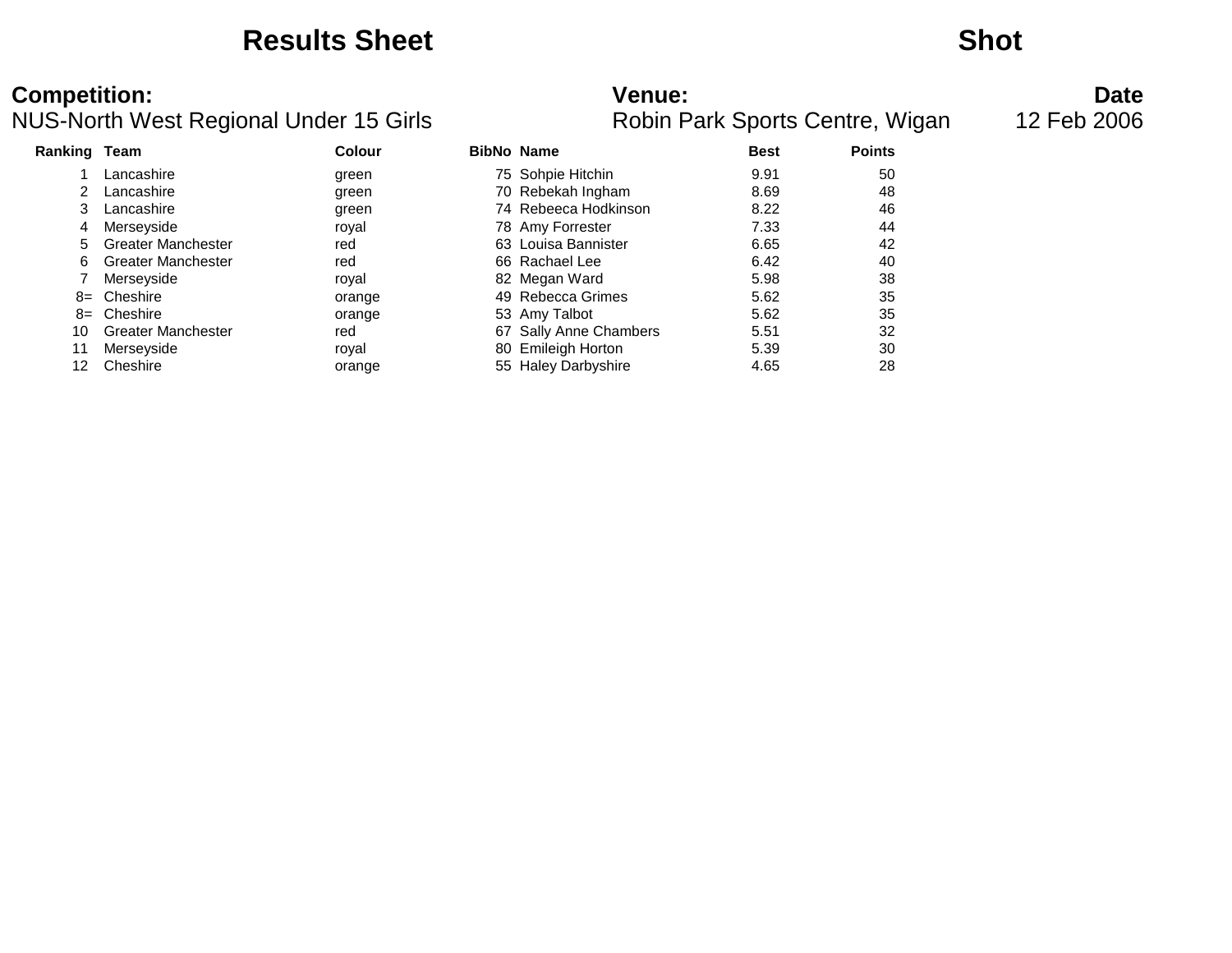### **Results Sheet Speed Bounce**

### **Competition: Date**<br>**Robin Park Sports Centre, Wigan** 12 Feb 2006<br>**Robin Park Sports Centre, Wigan** 12 Feb 2006 NUS-North West Regional Under 15 Girls

| <b>Ranking Team</b> |                           | Colour | <b>BibNo Name</b>     | Total | <b>Points</b> |
|---------------------|---------------------------|--------|-----------------------|-------|---------------|
| $1 =$               | Lancashire                | green  | 71 Harriet James      | 79    | 49            |
| $1 =$               | Merseyside                | royal  | 77 Eleanor Lewis      | 79    | 49            |
| 3                   | Cheshire                  | orange | 52 Kerry Riley        | 78    | 46            |
| $4=$                | <b>Greater Manchester</b> | red    | 64 Vicky Malady       | 76    | 43            |
| $4=$                | Lancashire                | green  | 72 Katrina Hall       | 76    | 43            |
| 6                   | Cheshire                  | orange | 50 Zoe Andrews        | 73    | 40            |
| $7 =$               | Greater Manchester        | red    | 68 April Stephenson   | 72    | 37            |
| $7 =$               | Merseyside                | royal  | 81 Kathy Fearnon      | 72    | 37            |
| $9=$                | <b>Greater Manchester</b> | red    | 65 Beth McNally       | 71    | 33            |
| 9=                  | Merseyside                | royal  | 79 Hannah Wilson      | 71    | 33            |
| 11                  | Lancashire                | green  | 73 Lucy Sumner        | 70    | 30            |
| 12                  | Cumbria                   | navy   | 57 Bethany Park       | 64    | 28            |
| 13                  | Cumbria                   | navy   | 56 Pauline Obale      | 63    | 26            |
| 14                  | Cheshire                  | orange | 54 Daisy Flyn Piercey | 58    | 24            |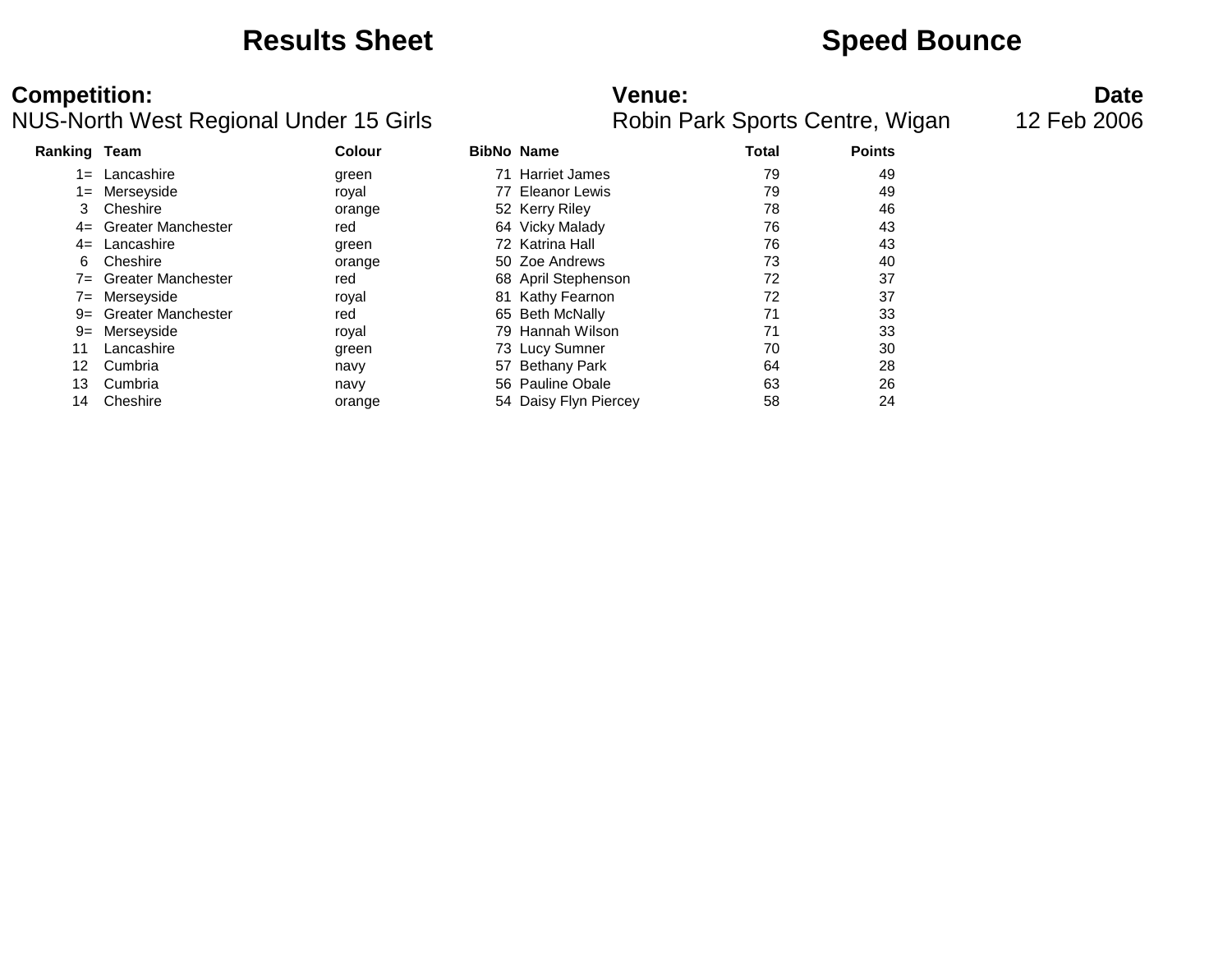### **Results Sheet Standing Long Jump**

### **Competition: Date**<br>**NUS-North West Regional Under 15 Girls Date**<br>**Robin Park Sports Centre, Wigan** 12 Feb 2006 NUS-North West Regional Under 15 Girls

| <b>Ranking Team</b> |                           | <b>Colour</b> |    | <b>BibNo Name</b>     | <b>Best</b> | <b>Points</b> |
|---------------------|---------------------------|---------------|----|-----------------------|-------------|---------------|
|                     | Merseyside                | royal         | 77 | Eleanor Lewis         | 2.34        | 50            |
| 2                   | Lancashire                | green         |    | 71 Harriet James      | 2.28        | 48            |
| 3                   | <b>Greater Manchester</b> | red           |    | 65 Beth McNally       | 2.23        | 46            |
| 4                   | <b>Greater Manchester</b> | red           |    | 66 Rachael Lee        | 2.22        | 44            |
| 5                   | Lancashire                | green         |    | 72 Katrina Hall       | 2.16        | 42            |
| 6                   | Cumbria                   | navy          |    | 57 Bethany Park       | 2.12        | 40            |
|                     | Lancashire                | green         |    | 73 Lucy Sumner        | 2.10        | 38            |
| 8=                  | Cheshire                  | orange        |    | 54 Daisy Flyn Piercey | 2.06        | 34            |
| 8=                  | Cumbria                   | navy          |    | 56 Pauline Obale      | 2.06        | 34            |
| 8=                  | Cumbria                   | navy          |    | 60 Bethany Pearson    | 2.06        | 34            |
| 11                  | Merseyside                | royal         |    | 81 Kathy Fearnon      | 2.04        | 30            |
| 12                  | Cheshire                  | orange        |    | 49 Rebecca Grimes     | 1.99        | 28            |
| 13                  | Cheshire                  | orange        |    | 51 Shona Valentine    | 1.97        | 26            |
| 14                  | Merseyside                | royal         |    | 79 Hannah Wilson      | 1.95        | 24            |
| 15                  | <b>Greater Manchester</b> | red           |    | 68 April Stephenson   | 1.92        | 22            |